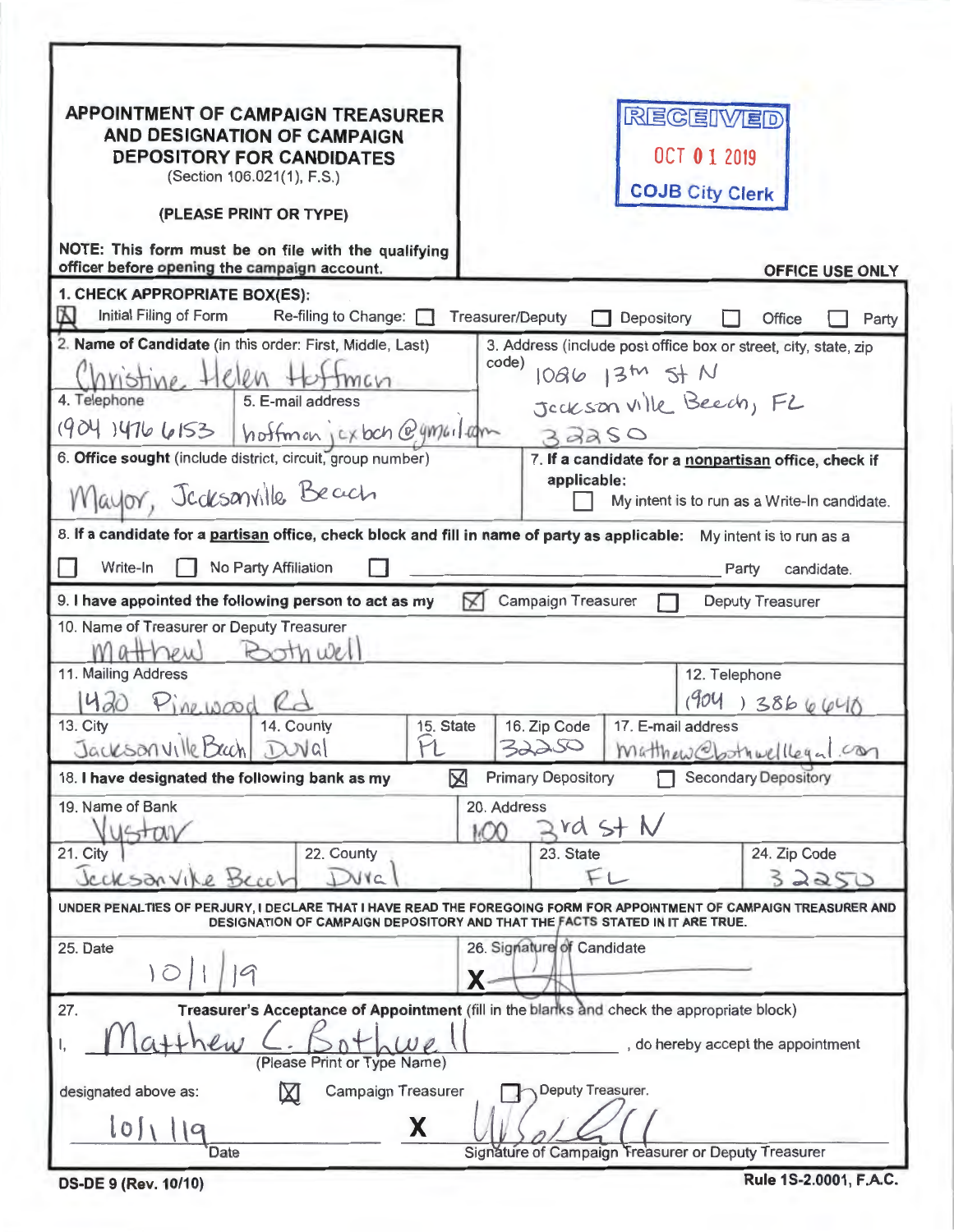| <b>APPOINTMENT OF CAMPAIGN TREASURER</b><br><b>AND DESIGNATION OF CAMPAIGN</b><br><b>DEPOSITORY FOR CANDIDATES</b><br>(Section 106.021(1), F.S.) | <b>REGEIVED</b><br><b>OCT 0 1 2019</b><br><b>COJB City Clerk</b>                                                                                                                                    |
|--------------------------------------------------------------------------------------------------------------------------------------------------|-----------------------------------------------------------------------------------------------------------------------------------------------------------------------------------------------------|
| (PLEASE PRINT OR TYPE)                                                                                                                           |                                                                                                                                                                                                     |
| NOTE: This form must be on file with the qualifying<br>officer before opening the campaign account.                                              | OFFICE USE ONLY                                                                                                                                                                                     |
| 1. CHECK APPROPRIATE BOX(ES):<br>Initial Filing of Form<br>$\mathsf{Re}\text{-}\mathsf{filling}$ to Change: $\Box$                               | <b>Treasurer/Deputy</b><br>Depository<br>Office<br>Party                                                                                                                                            |
| 2. Name of Candidate (in this order: First, Middle, Last)<br>man<br>5. E-mail address<br>4. Telephone<br>(904) 476 6/53 hoffman jaxbon@gmail.    | 3. Address (include post office box or street, city, state, zip<br>code) 1026 13th st N<br>Jeckson ville Beach, FL<br>32250                                                                         |
| 6. Office sought (include district, circuit, group number)<br>Mayor & Jacksonville Beach                                                         | 7. If a candidate for a nonpartisan office, check if<br>applicable:<br>My intent is to run as a Write-In candidate.                                                                                 |
| 8. If a candidate for a partisan office, check block and fill in name of party as applicable: My intent is to run as a                           |                                                                                                                                                                                                     |
| Write-In<br>No Party Affiliation                                                                                                                 | candidate.<br>Party                                                                                                                                                                                 |
| 9. I have appointed the following person to act as my                                                                                            | <b>Deputy Treasurer</b><br>Campaign Treasurer<br>M                                                                                                                                                  |
| 10. Name of Treasurer or Deputy Treasurer<br>hristing<br>lelen                                                                                   |                                                                                                                                                                                                     |
| 11. Mailing Address                                                                                                                              | 12. Telephone                                                                                                                                                                                       |
| $1344$ 5+<br>060                                                                                                                                 | (904)4766153                                                                                                                                                                                        |
| 14. County<br>13. City<br>15. State<br>FL<br>DWal<br>Jocksonville Beach                                                                          | 16. Zip Code   17. E-mail address<br>32250 hoffman jak ban @gmail.com                                                                                                                               |
| 18. I have designated the following bank as my                                                                                                   | <b>Secondary Depository</b><br><b>Primary Depository</b>                                                                                                                                            |
| 19. Name of Bank                                                                                                                                 | 20. Address<br>00 3rd st N                                                                                                                                                                          |
| USTEV<br>22. County<br>21. City                                                                                                                  | 24. Zip Code<br>23. State                                                                                                                                                                           |
| Dwcl<br>Jecksonville<br>Beech                                                                                                                    | 3225<br>U(                                                                                                                                                                                          |
|                                                                                                                                                  | UNDER PENALTIES OF PERJURY, I DECLARE THAT I HAVE READ THE FOREGOING FORM FOR APPOINTMENT OF CAMPAIGN TREASURER AND<br>DESIGNATION OF CAMPAIGN DEPOSITORY AND THAT THE FACTS STATED IN IT ARE TRUE. |
| 25. Date<br>19                                                                                                                                   | 26. Signature of Candidate<br>X                                                                                                                                                                     |
| 27.<br>vistine<br>ICV<br>(Please Print or Type Name)                                                                                             | Treasurer's Acceptance of Appointment (fill in the blanks and check the appropriate block)<br>, do hereby accept the appointment                                                                    |
| Campaign Treasurer<br>designated above as:                                                                                                       | Deputy Treasurer.                                                                                                                                                                                   |
| Χ<br>Date                                                                                                                                        | Signature of Campaign Treasurer or Deputy Treasurer                                                                                                                                                 |
| <b>DS-DE 9 (Rev. 10/10)</b>                                                                                                                      | Rule 1S-2.0001, F.A.C.                                                                                                                                                                              |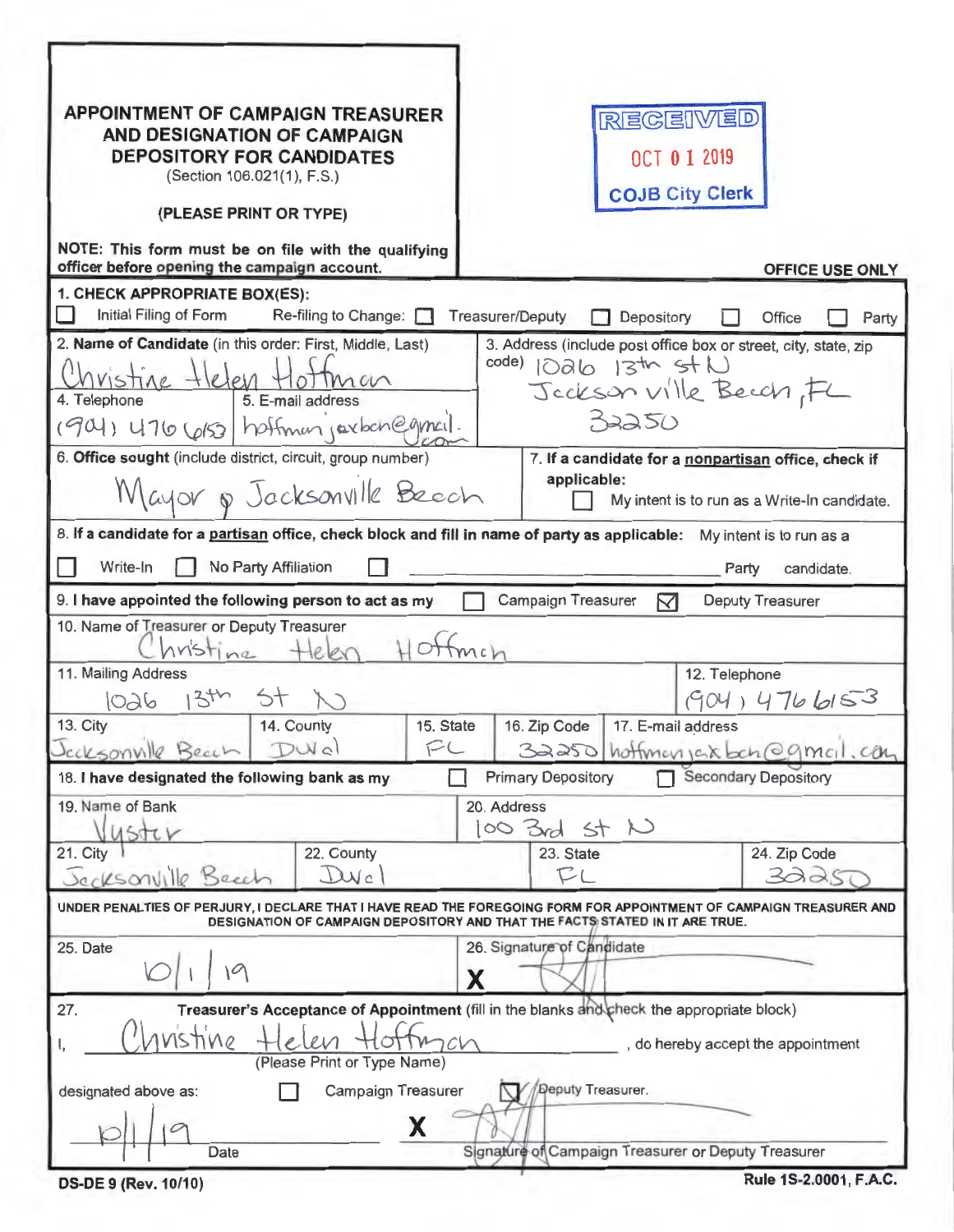OFFICE USE ONLY **STATEMENT OF REGEIWED CANDIDATE**  OCT 0 I 2019 (Section 106.023, F.S.) (Please print or type) COJB City Clerk Christine Helen Hoffman I, candidate for the office of <u>Mayor of Jacksonville Becch</u>;  $\overline{a}$ have been provided access to read and understand the requirements of Chapter 106, Florida Statutes.  $x - \bigoplus$ Signature of Candidate D'ate Each candidate must file a statement with the qualifying officer within 10 days after the Appointment of Campaign Treasurer and Designation of Campaign Depository is filed. Willful failure to file this form is a first degree misdemeanor and a civil violation of the Campaign Financing Act which may result in a fine of up to \$1 ,000, (ss. 106.19(1 )(c), 106.265(1 ), Florida Statutes).

DS-DE 84 (05/11)